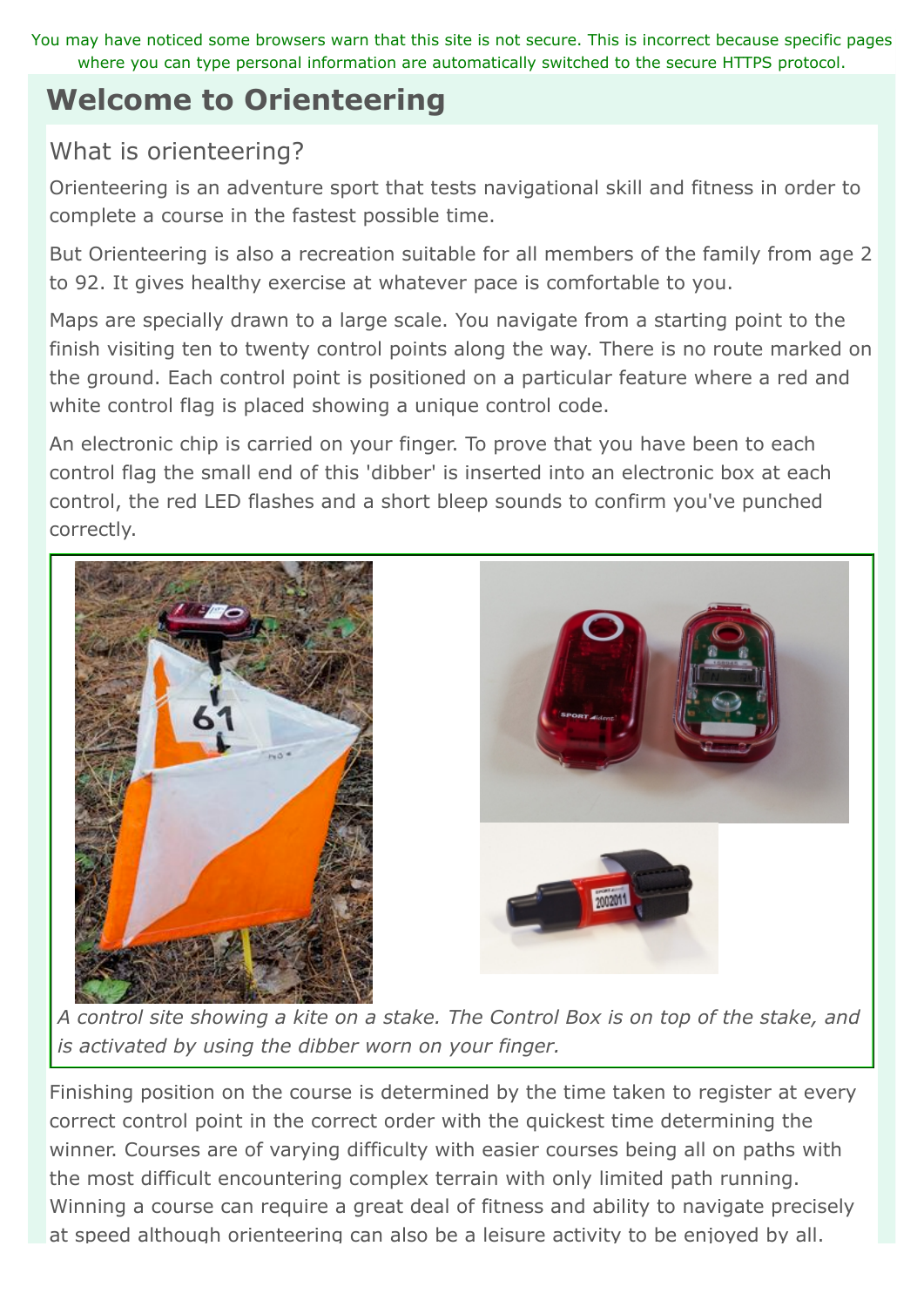Orienteering is an easy, painless way of staying fit or getting into shape. Orienteering is a great sport to take up with friends and family, allowing you to share your adventures afterwards. At the elite level, orienteering is a highly competitive sport involving intense concentration, skill and fitness. There are many international competitions, and world and continent championships.

at speed although orienteering can also be a leisure activity to be enjoyed by all.

Orienteering is most usually done on foot ('Foot-O'). There are also regular competitions using mountain bikes ('MTB-O') and, in appropriate climates, on skis ('Ski-O'). In the technically-based challenge of Trail-O, competitors are confined to paths and tracks, and 'visit' correct controls by identifying them by sight. This challenge especially suits those unable to cross rough terrain, and wheelchair users. Time taken to travel along the course is not relevant - accuracy in identification is crucial instead. For the really keen Foot-O can also be done at night!

# Where do events take place?

Orienteering events take place on an immense variety of terrain. Generally orienteering events are held in forests, woods, moors and parkland. Events such as 'urban' and 'sprint' events are held in the city streets and university campuses. In Nottinghamshire we have maps of all but moors for orienteering events.

# Who can participate?

Orienteering is a sport for everyone male, female, young or old. The majority of events have courses to cater for everybody, whatever their ability. At our larger events, we have special string courses for even the very young (2½+ year olds). Whilst it is usual to take part by oneself, it is quite normal for beginners to tackle White, Yellow or Orange as groups.

### Where can I find an event near me?

Nottinghamshire Orienteering Club has a fixtures list of all our events which include details of each individual event. The current fixtures list can be [found here](http://www.noc-uk.org/Events/FIXTURES) . Look for the learner symbol  $\Box$  indicating that the event is suitable for beginners. Alternatively a full list of events around the UK can be found on the [British Orienteering website](http://www.britishorienteering.org.uk/page/event)  $\mathbb Z$ or on other club websites.

# What do I need for my first event?

You should come prepared as you would for a walk in the woods. Your first event will be mostly on paths but it may be muddy so old trainers are advised, you may wear hiking boots although these can significantly slow you down if you want to run. Full leg and body cover is compulsory at the majority of events so no shorts, but T-shirts are fine. It is a good idea to bring along a pen for filling out registration slips. It is sometimes compulsory to carry a whistle when on your course and it is always advisable to have one anyway. Don't forget your money, the cost varies between events but is generally up to £7 for adults and £3 for Under 21's and students. There is sometimes a car parking fee to be paid as you drive into the car park. These details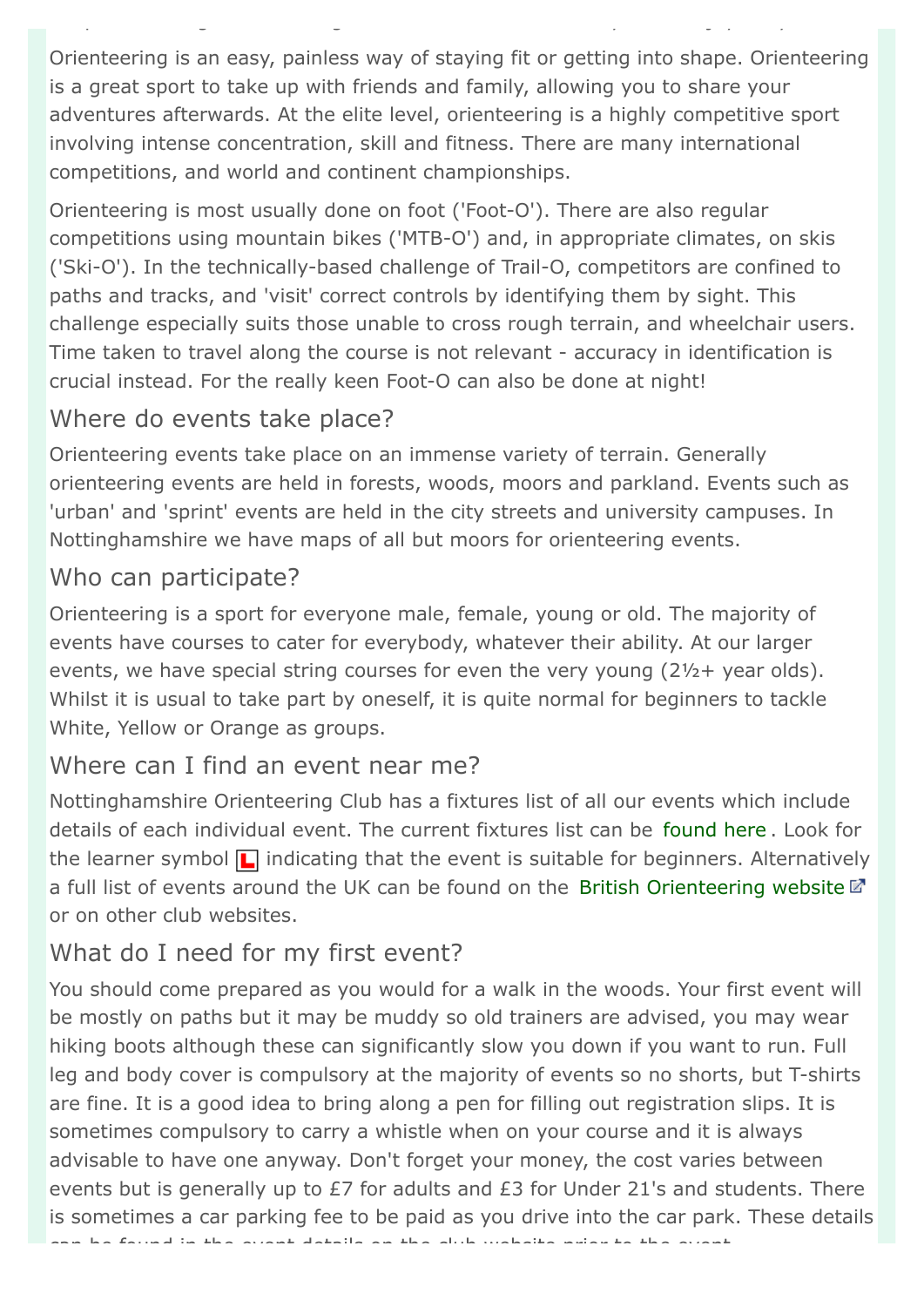can be found in the event details on the club website prior to the event.

# What types of events are available?

There are four levels of domestic races:

- Level D events encompass a wide range of formats and types of event that clubs wish to stage to provide opportunities for participants to orienteer at a venue near to them. These events may be of any format and type in any terrain: clubs decide what suits the needs of the prospective participants and usually provide opportunities for newcomers of all ages as well as orienteers in the local region. The format may be quite informal.
- Level C events provide opportunities for participants seeking competition at a wider variety of venues and against a varied group of competitors but without wishing to travel great distances. There will be normally be beginner courses available
- Level B events provide opportunities for more experienced competitors who seek a wider variety of terrain, challenging courses and competition. Competitors are prepared to travel longer distances to attend these events.
- Level A events are the most prestigious events intended to provide opportunities for competitors to take part in the ultimate orienteering challenges in the UK.

Find events on the [National Fixtures List](http://www.britishorienteering.org.uk/page/event)  $\mathbb{F}$ . You will also see Relays and Score events, and a sprinkling of other occasional formats.



Orienteering map segment of a typical Nottinghamshire area (Blidworth Woods).

# How difficult are the different courses available?

Courses are categorised by colours defining length and difficulty. White, Yellow and Orange courses are the most suitable for beginners, with your choice depending on your level of fitness, confidence and how adventurous you are feeling. For the more athletic beginners longer versions of Orange courses are occasionally available. Here is a list of the commonly available courses in the colour scale and the level of difficulty and distance of each: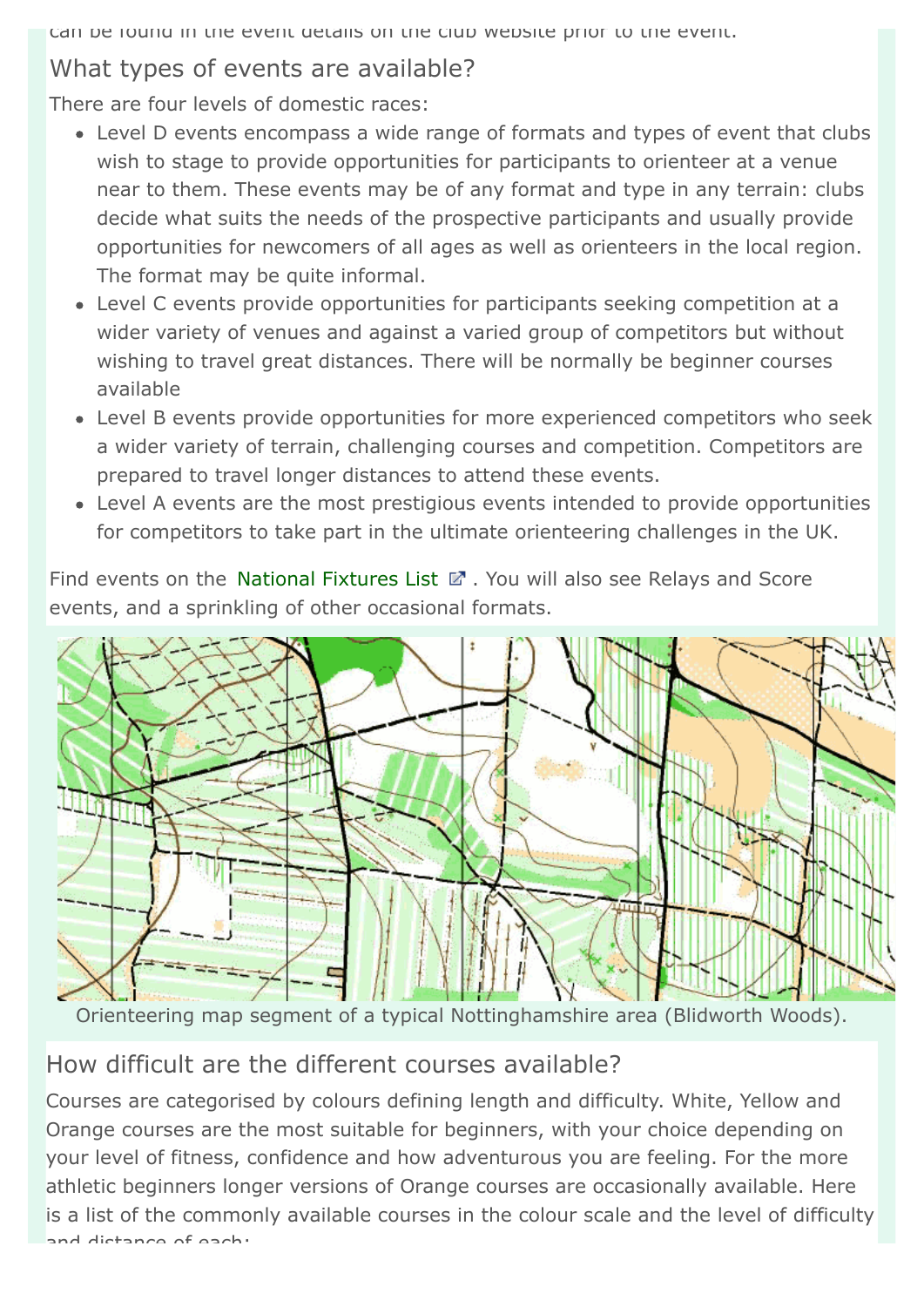# Explanation of Colour Coded Courses

Colour coded courses are related to ability in navigation and provide a progression for all ages and standards. Colour coding allows standardisation between different courses at different venues. The selection of courses available at events may vary according to the terrain and relative importance of the event.

**White 1.0 - 1.5km**

#### Easy

The course is along paths or following walls or fences. There will be a control at every junction, and it is placed to show the direction you should leave the junction. You are given your map before your start to allow you time to familiarise yourself with it.



**Yellow 1.5 - 2.5km**

# Fairly Easy

As White, but not every junction has a control, so you have to make some decisions of which way to go. Some controls may be a few paces off the paths (but clearly visible). Compass may be used, but are not essential.



**Orange 2.5 - 3.5km Long Orange 4.0 - 6.0km**

Moderate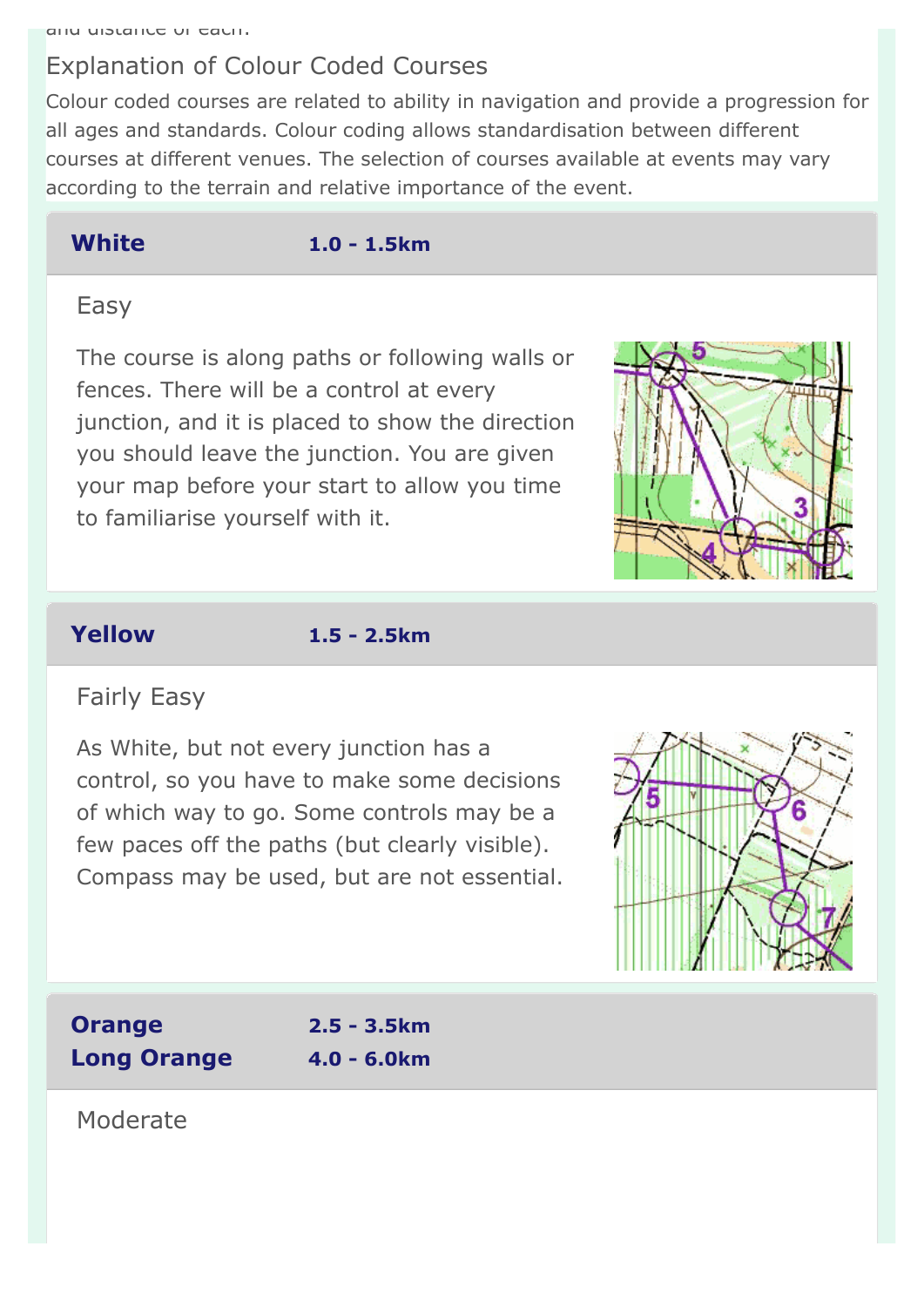Controls may be a short distance off the path but may not be within view. You will also have to make decisions about route is quickest you can cut corners if you want. You are no longer given your map before your start - you pick up your map just after you have started and all decisions are made while on the course. A compass is now very helpful.



#### **Light Green 2.5 - 3.5km**

#### **Hard**

There will be lots of decisions to be made along the way and control points may be anywhere but there is normally something big and obvious not too far from the control to help. Compass now necessary equipment.



| <b>Very Short Green</b> |
|-------------------------|
|                         |
|                         |
|                         |
|                         |
|                         |
|                         |
|                         |
|                         |

**Blue 5.5 - 7.5km Short Brown 7 - 10km Brown 8 - 12km Black 10 - 14km**

#### Very Hard

There will be many route choice decisions to be made and controls can be in very complex terrain requiring accurate map reading. There is limited running on paths and distance between control points can be well over 1 km.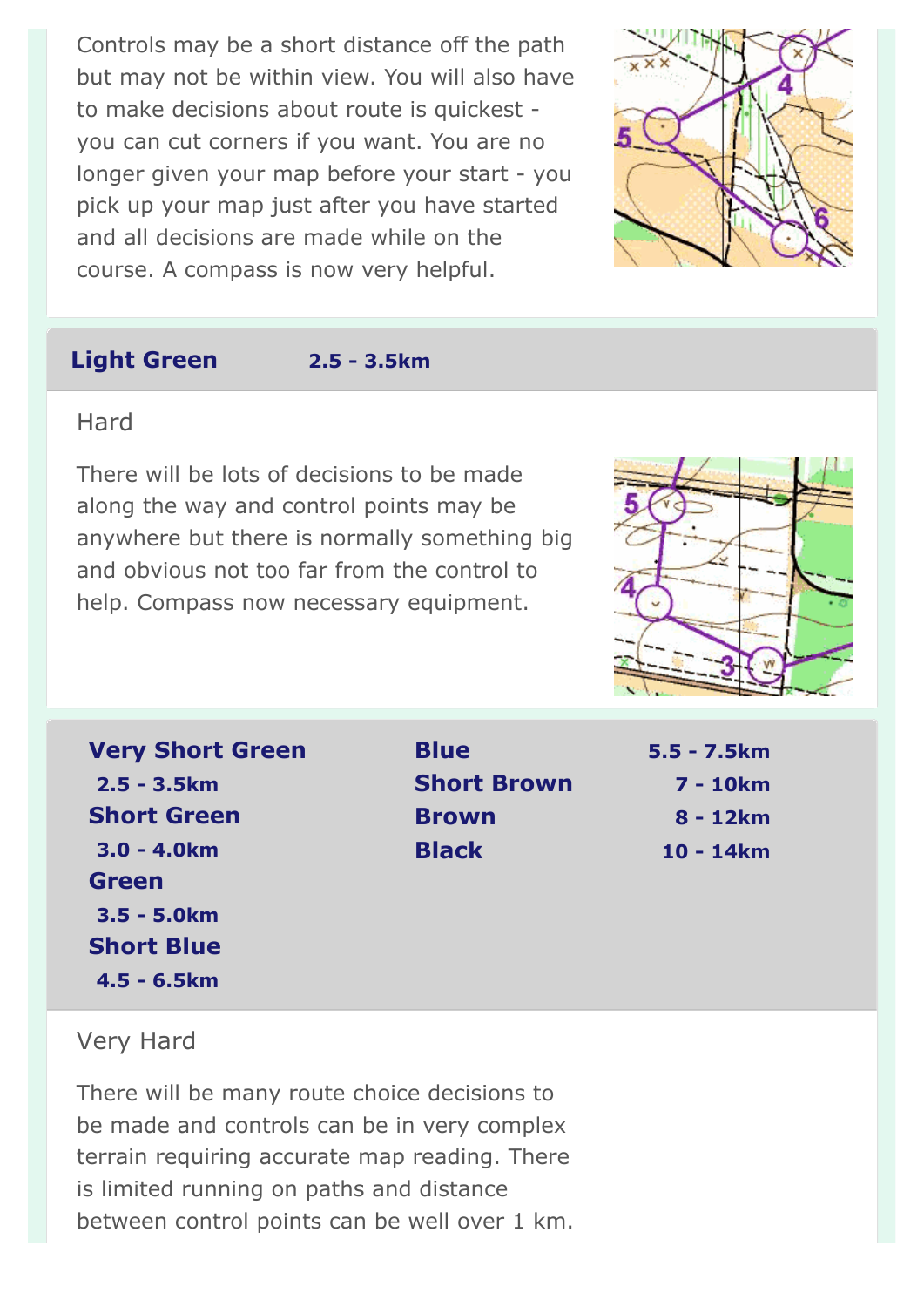

# How do the maps differ from other types of maps?

Maps are specifically drawn for orienteering normally at a scale of 1:10,000 or 1:15,000 with 5m contour intervals. Here is a quick guide to what the colours on the maps mean:

- White shows an area of forest which is easy to run through.
- Green Indicates the density of vegetation, the deeper shades of green indicates thicker forest with lower visibility and generally slower running speeds. Dark green indicates impenetrable forest such as rhododendrons. Green can also be used to indicate features such as distinctive trees or individual trees in open land.
- Orange / Yellow Indicates open land (no trees) with pale orange indicating rough open land (longer grass, heather etc.).
- Brown Indicates land height and small earth features such as contours, small hills (knolls) and pits (small vertical cavities in the ground).
- Black Constructed features such as tracks, paths and buildings. Rock features such as cliffs and boulders.
- Blue This indicates water features such as lakes, ponds, rivers, ditches and water holes.

If you can't remember these don't worry as the maps will have a legend on that will label all of the different features.

Unlike most normal maps orienteering maps have north lines that point to magnetic north rather than true north so that using the compass is as simple as possible.

# What do I do when I get to my first event?

If the event is not at a major tourist destination (i.e. brown signs), there will be temporary direction signs from nearby major roads. Please park as instructed and pay any required parking fee; once you have arrived at the event you will need to register to run. This is normally obvious and is conducted at a tent or from a car; where it is not, signs will normally indicate the way to registration. Once you are there, there will be displayed the courses on offer with the length and difficulty. Pay your money and register on the course that you would like to compete on, make sure you have a pen handy as you may have to fill in a slip with your details. If you need